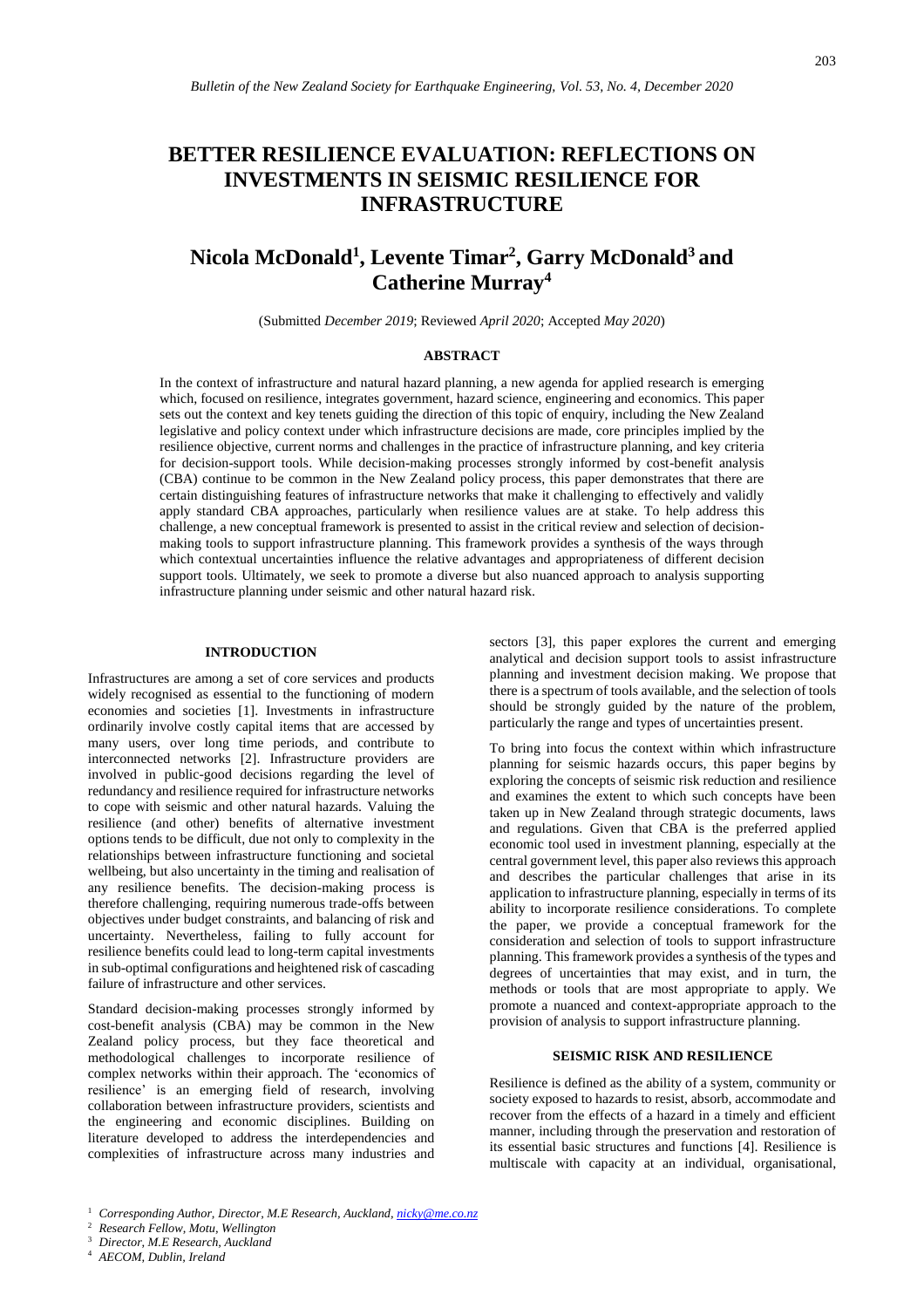community and societal level [5-7]. Although building resilience will typically involve components at all scales, most studies on resilience focus on just one scale: for example, businesses or sectors [8]. Few analyses measure resilience at a systems level [9], and none provide an approach or a methodology that allows an analysis at several levels simultaneously [6].

Resilience, especially infrastructure resilience, is also influenced by interdependencies between sectors [5]. Infrastructure does not operate in isolation, but rather, with codependencies and facilitation functions across other infrastructure services. An efficient urban transport network, for example, requires a functioning power network (for traffic lights, information boards, etc.), and conversely, the power network also relies on transport networks for its operation (for accessing power generation and distribution sites, transporting fuel, etc.). Furthermore, technological advancement and internet connectivity is transforming and strengthening the connections between infrastructure classes, posing a challenge for engineers and economists in planning for resilience [3].

In part, building resilience entails a shift in focus from managing disasters, through relief and rebuild, to managing risk with the aim of preventing losses through preparedness [10, 11]. A decision maker focused on preparedness policy requires *ex ante* evaluation tools to decide how best to plan and invest in infrastructure. Although common resilienceenhancing actions will include adding robustness and redundancy to infrastructure systems, the future benefits of these measures are typically challenging to quantify, since these will be realised only in times of adverse events, and the timing and extent of such events is uncertain.

The resilience perspective has also entailed an increasing shift in focus from simple protection of buildings, infrastructure and other assets, towards building adaptive capacity. This changes the concentration of evaluation away from static metrics, such as loss estimation and damage measurement, to dynamic metrics such as measuring the speed at which economic production activities resume [3, 12, 13]. A focus on adaptive capacity and adaptive management also implies an emphasis on flexibility, continual learning and adjustment, and a concern not only with capacity to respond to system change but also an ability to influence and shape the system itself [14].

#### **CONTEXT: PLANNING RESILIENT INFRASTRUCTURE IN NEW ZEALAND**

The resilience concept now dominates mainstream natural hazards planning discourse in New Zealand. There has also been a marked increase in the interest in, and extent of, this discourse over recent years, to a large extent spurred by recent experiences under the Canterbury (4 September 2010, 22 February 2011) and Kaikoura (14 November 2016) earthquake sequences.

At a strategic level, strong support for resilience has been recently affirmed by the release of the National Disaster Resilience Strategy. While the strategy is issued pursuant to the Civil Defence Emergency Management Act 2002 (CDEM Act) and thus has the specific aim of outlining the Crown's goals in relation to civil defence emergency management, it takes a holistic and systemic approach to resilience, with a focus much wider than emergency management. The strategy calls for integration of proactive risk management and resilience building within all parts of society, and by the full range of societal organisations and members. In terms of risk management, specific directions are given in the strategy towards identifying and understanding risk scenarios to inform decision-making and understanding the economic impacts of disasters and disruptions and investments in resilience. Importantly, New Zealand has also endorsed the Sendai

Framework for Disaster Risk Reduction 2015-2030 with the aim of strengthening resilience, described in the framework as: "the substantial reduction of disaster risk and losses in lives, livelihoods and health and in the economic, physical, social, cultural and environmental assets of persons, businesses, communities and countries". The framework similarly requires an all-of-society engagement and partnership for disaster risk reduction. The framework has among its priorities (1) improving understanding of disaster risk and (2) investing in disaster risk reduction for resilience.

When considering the role of resilience at a strategic level, it is also important to acknowledge the strong connections between resilience and 'wellbeing' [15], as the latter concept has taken on a particularly strong focus for policy and planning in the New Zealand context. For example, in the Treasury's Living Standards Framework (LSF); the high-level framework guiding analysis and measurement of intergenerational wellbeing for use in Treasury's policy advice processes, risk and resilience sit as critical elements of the framework, right alongside the domains of wellbeing (e.g. health, environment) and the capitals that combine and underpin wellbeing generation [16]. With specific regards to seismic and other natural hazard risks, it is also insightful that in the Treasury's organisational strategic document, natural disasters are indicated as among the most important risks to intergenerational wellbeing [17].

As we move from high-level strategies and policy documents through to laws and regulations, specific uses of the term 'resilience' become largely absent. Nevertheless, the ambit and language of key legislation is generally sufficient to support a resilience focus, alongside other key objectives. In addition to the CDEM Act mentioned above, the most important laws and regulations currently controlling infrastructure-related decisions and investments are the Local Government Act 2002 (LGA) and Resource Management Act 1991 (RMA). The LGA sets out the roles, powers of, and obligations of local government in New Zealand. Among the core functions of local government is its role in providing good quality infrastructure and public services for the current and future needs of the community (Section 10). A core service to be considered in performing this role is the avoidance or mitigation of natural hazards (Section 11A). The stated purpose of the RMA is to promote sustainable management, with this defined as the management of natural and physical resources in a way that enables people and communities to provide for their social, economic and cultural wellbeing and for their health and safety (Section 5). It includes within its provisions the powers and procedures through which local government can set policies and assessment frameworks to guide and control land use and development, including for the purposes of avoiding or mitigating natural hazards (Sections 30 and 31). The management of significant risks from natural hazards is also listed as a matter of national importance, which must be recognised and provided for by all persons exercising functions and powers under the Act (Section 6).

### **POLICY BACKDROP: COST-BENEFIT ANALYSIS IN NEW ZEALAND**

In New Zealand, CBA has for long time been recognised as the key economic evaluation tool supporting the executive arms of government in undertaking their public duties, including when making decisions around infrastructure planning and investment. At the level of proposing new laws, central government agencies must perform a Regulatory Impact Analysis when considering a new national-level policy, and the Treasury encourages the use of CBA to support important public-sector decisions [18-20]. The costs and benefits of introducing the Earthquake-Prone Building Policy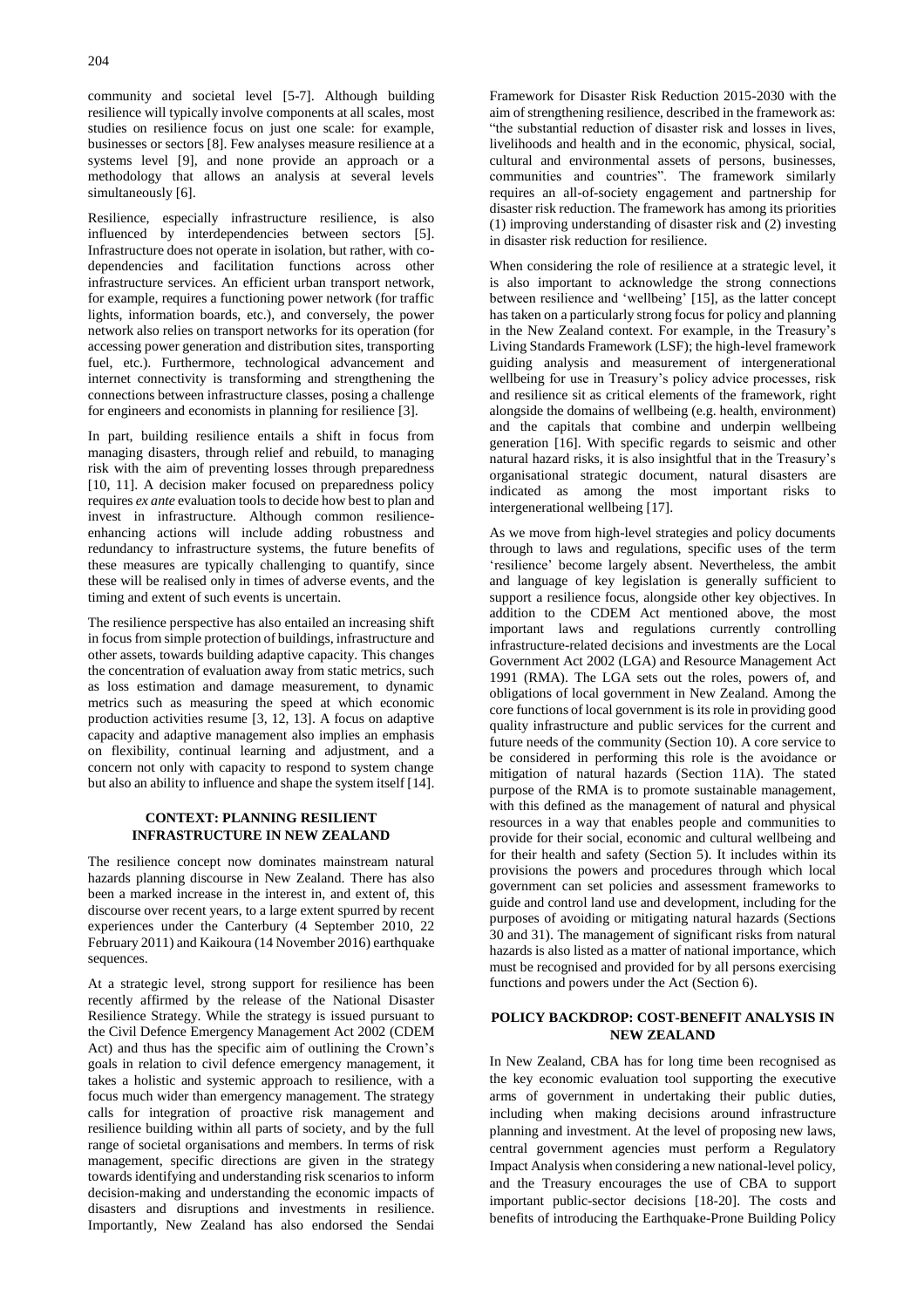in 2012 were, for example, calculated as part of the Regulatory Impact Analysis of the policy [21]. For finance/investment decision-making, Treasury encourages the use of its Better Business Case framework, with the framework also mandated for use in all significant investment proposals from state sector agencies. 1 Importantly, CBA is indicated as an available method or tool for use when developing the 'economic case' component of Better Business Cases. As well as publishing a general guide to CBA, the Treasury publishes various online resources including a CBA spreadsheet model and current discount rates. Notably, the New Zealand Transport Agency (NZTA) also maintains a CBA-based evaluation manual that sets out an assessment framework for transport investment planning [22]. The latter is currently under review.

CBA appears to play a lesser role in decision making outside of central government. Although Section 32 of the RMA formally places an obligation on local authorities to include a consideration of benefits and costs of alternatives in their planning processes, this need not necessarily follow the structure of a formal CBA. In practice a mixture of qualitative, quantitative, monetised and non-monetised information is collated in assessments, and while CBA is sometimes employed in assessing proposals of higher scale and significance, other approaches including multi-criteria analysis are also used [23]. In practice a range of evaluation approaches are also employed by local governments when meeting their duty under Section 77 of the LGA, which requires councils to, in the course of decision making, consider all reasonably practicable options and assess options in terms of their advantages and disadvantages.

Over recent times, concerns have been expressed over the use of CBA. A recent survey of government agencies in New Zealand and Australia identified several shortcomings of public sector CBA evaluations [24]. With regards to strengthening buildings to resist earthquakes, Smith [25] cautioned against the use of CBA due to the inadequate representation of risk in a cost-benefit approach, and Grimes [2] identified several shortcomings of using a CBA for infrastructure project evaluation. In the context of flood management, Kind *et al.* [26] highlight some of the important problems and limitations arising out of common CBA practices, including the practice of valuing benefits as the reduction of expected annual damages, which by implication, ignores risk aversion. Similarly, in the recent report of the Government Inquiry into the Auckland fuel security disruption the inquiry members noted, referencing the report provided by Smith *et al*. [27], the difficulties in applying cost-benefit analysis to situations involving mitigation of disruption events, particularly the complexity in determining and appropriate 'social risk premium' [28]. This paper builds on these observations with the objective of encouraging deeper scrutiny of the way in which information and modelling is being applied, thereby promoting improved practice in the use of tools and processes to support decision making. The following section summarises some of the key challenges associated with applying the CBA approach in an infrastructure planning context.

 $\overline{a}$ 

#### **COST-BENEFIT ANALYSIS FOR INFRASTRUCTURE RESILIENCE**

CBA is a useful economic tool for methodically comparing alternative courses of action. Through the course of a CBA, options are evaluated by identifying and quantifying all of their relevant effects. Costs and benefits accruing in future periods are discounted and expressed in present value terms.<sup>2</sup> The ratio of all discounted benefits to discounted costs gives an option's benefit-cost-ratio (BCR), and, all else equal, an option with a higher BCR should be preferred to an option with a lower BCR. A CBA thereby provides a direct numerical comparison of options while making explicit the nature, size and timing of their expected costs and benefits [2].

A CBA differs from a business case or financial analysis in that it is not constrained to the consideration of costs and benefits accruing to the agency undertaking the project. The CBA framework can, in theory, incorporate all social costs and benefits whether they are private or external, tangible or intangible [2]. This ability to account for a wide spectrum of socially relevant factors has made CBA the dominant decisionmaking tool for public sector resource allocation, including infrastructure investment decisions [29].

Resource allocation for infrastructure resilience has however certain distinguishing features that make the CBA approach less adequate for guiding investment decisions with resilience considerations. The first difficulty stems from the lowprobability high-impact nature of natural hazards, particularly seismic hazards, and the associated difficulties in valuing the benefits of improved resilience. In CBA studies, uncertain benefits (or costs) are often quantified simply as the 'expected monetary value', that is the calculated monetary benefit under each contingency, multiplied by the probability of that contingency occurring. Given that the major benefits of investing in resilience are the avoided losses should an event occur, this benefit metric can also be thought of as the reduction of expected annual losses. The major limitation of this approach is that it is risk neutral, as it equally values lowprobability/high-consequence events and highprobability/low-consequence events. However, there is ample experimental evidence and survey findings [30-32] suggesting that many individuals are risk adverse, particularly toward low probability high impact events, to the extent that they are willing to pay to avoid losses significantly higher than expected monetary losses.

The difference between the expected monetary benefits and willingness-to-pay is often termed the 'risk premium'. The typical economic justification for the existence of risk premiums and risk aversion rests on the concept of declining marginal utility of income (or consumption or wealth). That is, if we accept that a person would value the loss of a dollar of income more greatly the poorer they become, it can be demonstrated that in many situations he or she is willing to invest in strategies that reduce risks to income levels, even when the 'expected monetary benefit' is less than the cost of the strategy (refer to [26] for a worked example). In these cases, we would say that while the expected monetary benefit is negative, the 'expected utility' is positive. Although in recent times expected utility theory has been critiqued on the basis that it cannot alone fully explain people's behaviour under risk [33], and that there are a variety of psychological factors also underpinning people's behaviour [31, 34, 35], the situation remains that risk aversion is an important feature of human preferences. Furthermore, CBA presupposes that it is

 $1$  Cabinet Circular CO(15)5

<sup>&</sup>lt;sup>2</sup> In CBA, future benefits and costs are discounted relative to present benefits and costs for two basic reasons: (1) there is strong evidence

that people generally prefer to consumer now rather than later and (2) there is an opportunity cost of delaying a benefit for the future. For a general introduction to the mechanics and theory behind discounting readers are referred to Chapters 6 and 10 of [39].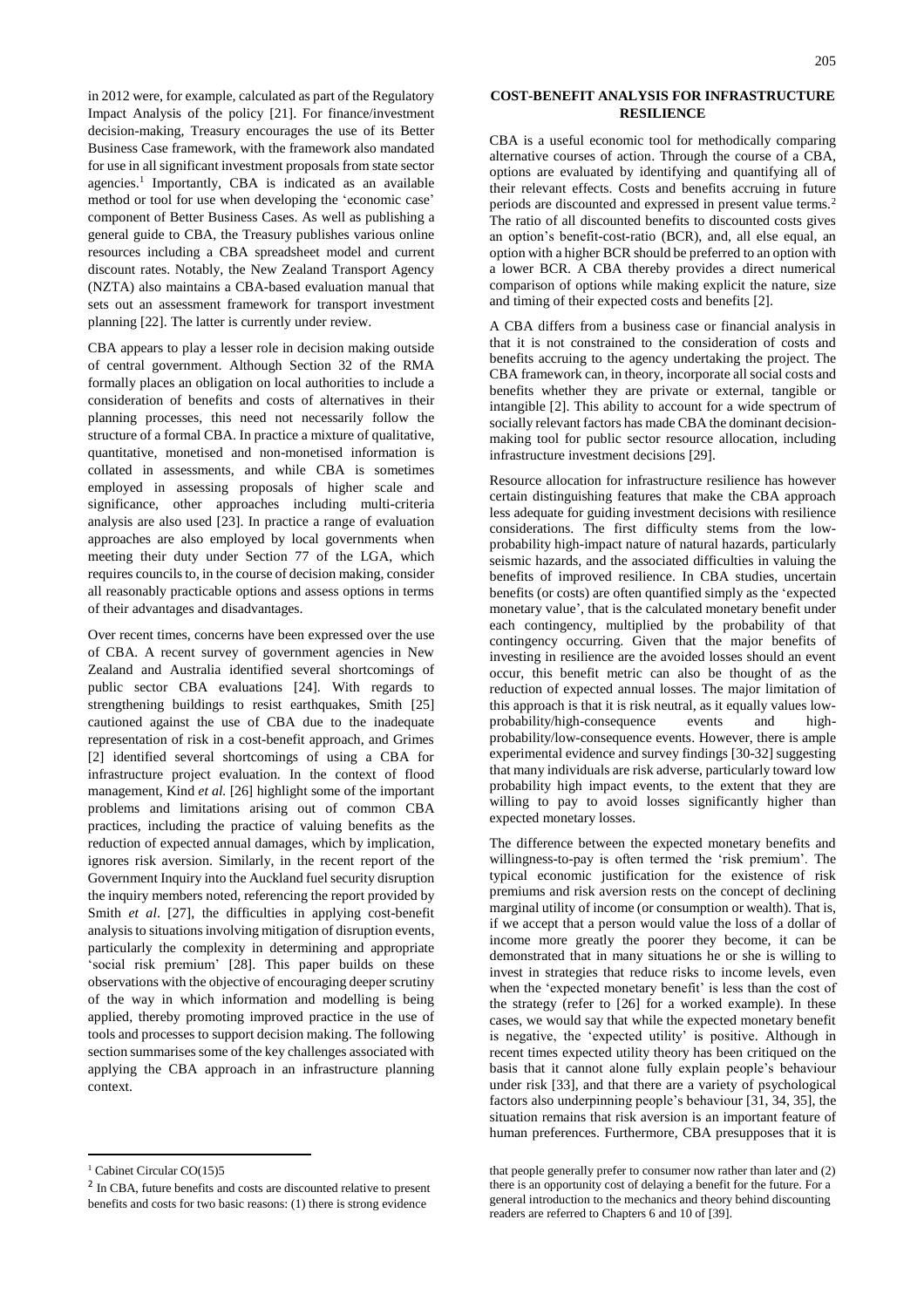the role of government when selecting among options to select that which best reflects society's preferences.

At least in the case of flood mitigation investment, it has been claimed valuing benefits as reduction in expected annual losses originates from the risk-based approach, in which risk is defined as consequence multiplied by probability [26]. This practice is however also prevalent within the economics discipline itself [36]. Over the last few decades much recourse has been given to the study of Arrow and Lind [37] which showed that when populations are sufficiently large and risk is spread amongst the population, risk premiums converge to zero, indicating that risk neutrality is appropriate. This reasoning does not, however, stack up when systems are not actually in place, and indeed may not even be possible for sharing all manner of risks, including provision of adequate schemes for compensation to persons when affected; which is often the case for large scale hazard events.

A further likely reason behind the frequent absence of consideration of risk preferences in CBA studies is simply the desire by analysts and evaluators to avoid theoretical and computational difficulties when attempting to quantify an appropriate 'societal risk premium' [36]. Not only is there no uniformly accepted utility function appropriate to represent risk preferences, the ability to measure/quantify risk aversion to seismic events is challenged by the complexity of such events. Generally, individuals will not have full information and will not be able to comprehend the complete range of outcomes of such events, and so will not have adequately turned their mind to determining how much they are willing to pay for mitigation or avoidance. Adding further to the complexity, risk preferences vary significantly among individuals and with respect to different types of risk [38] and so when choosing among policies impacting many individuals, there will be contention over the appropriate level of resources that should be committed towards risk avoidance.

The second major challenge in the application of CBA has to do with the general category of 'system complexity'. Infrastructure can be conceived as multiple components that interact in complex systems to deliver service functions ultimately important to communities. Interactions and feedbacks occur not only between components within each type of infrastructure, but also between infrastructure types and between infrastructure and wider socio-economic systems. Such complex systems interactions create a variety of methodological challenges for the application of CBA.

One challenge that has been highlighted by Grimes [2] is the existence of so-called network effects of infrastructure projects, these are important under normal conditions of operation but are also very important in the disaster context. For example, investing in backup generators for water pumping stations may create little additional benefit in a disaster context if other nodes in the water supply system are not robust, or if the roading network is not sufficiently robust to allow for the delivery of fuel to generators. Such network interactions imply that the benefits received from increasing resilience for one infrastructure project or policy are highly sensitive to the context in which that infrastructure will operate. Accurately incorporating such context in assessments is challenging, not only because of the complexity of these systems and uncertainty in how network cascades will happen, but also due to the presence of uncertainties in the way infrastructure networks will evolve over time, including other future investments/policies that may occur. Building on this latter point, we further note that since the benefits derived from a group of resilience-oriented projects considered together will often be higher than those generated by summing the benefits of individual projects considered separately, the results of a CBA are highly dependent on the way projects or policy options are framed.

Still on the topic of system complexity, the methods typically suggested for valuing benefits and costs in a CBA are essentially partial-equilibrium methods, best suited to focusing on direct or first-round impacts [19]. Partial equilibriummethods consider impacts in a single market at a time, with all other sectors and their interactions held constant. Impacts on secondary markets, i.e. those not directly affected, are often ignored. Such an approach may be justified if price adjustments in secondary markets (or related primary markets) are negligible, or if the methods for measuring changes in primary markets account for equilibrium price/quantity changes in other markets [39]. However, multiple indirect or cascading consequences, including price changes, as well as disequilibrium in economic markets, tend to be characteristic of disruptions caused by seismic and other hazard events. To further complicate matters, measuring benefits and costs in primary markets themselves also tends to be highly difficult, given that there are no markets in which avoided infrastructure disruptions or improved infrastructure resilience are traded [40]. Although markets for some types of insurances such as business interruption insurance may have relevance, attempts to attribute the value of benefits of individual infrastructure investment or policies from the willingness to pay for insurances will likely be problematic. Additionally, given the complexity of the systems involved, there are also information failures associated with understanding the full consequences of events that restrict abilities to accurately estimate willingness to pay [41].

Other methods commonly used in practice to estimate benefits/costs from losses in services of the type provided by infrastructure systems also tend to be based on changes in consumer and producer surplus and rely on estimates of price elasticities in the calculations [39]. Nevertheless, due to problems of market failure, infrastructure services often do not have pricing systems from which it possible to generate such elasticities. Furthermore, where prices are available, given the relatively limited occurrence of significant infrastructure disrupting events, it is tempting to use elasticities generated from marginal changes under normal operating conditions. Particularly for significant events, this will fail to address the complexity of relationships between infrastructure functioning and societal wellbeing. For a service such as municipal water delivery, price responsiveness will reflect a heterogeneity of demands, some of which are of relatively little necessity or value to consumers such as water for gardening, while others will be essential such as drinking water [42]. As supply becomes more and more scarce, the more essential functions become threatened and obviously willingness to pay to avoid this situation increases. Thus, assuming constant price elasticity, and applying elasticities generated under different conditions may markedly misrepresent the values at stake. Equally important is recognition that socio-economic systems may operate quite differently under times of disruption or stress compared to normal operating conditions. People may, for example, be more willing to cooperate with one another and share resources and information, they may be more resourceful and adaptive [27]. This adaptive capacity in times of stress is another reason why it may inappropriate to infer values at stake based on system behaviours under normal conditions.

Overall, decision making on infrastructure resilience needs to deal with defining attributes of complex systems such as dynamic and non-linear interactions, feedback loops, interdependencies and complementarities. Tools to evaluate such investments must be dynamic, adaptive, and have the ability to reflect the potential for cascading failure due to interdependencies in critical infrastructure services and the prospect of disequilibrium conditions and adaptation during the recovery and rebuild period.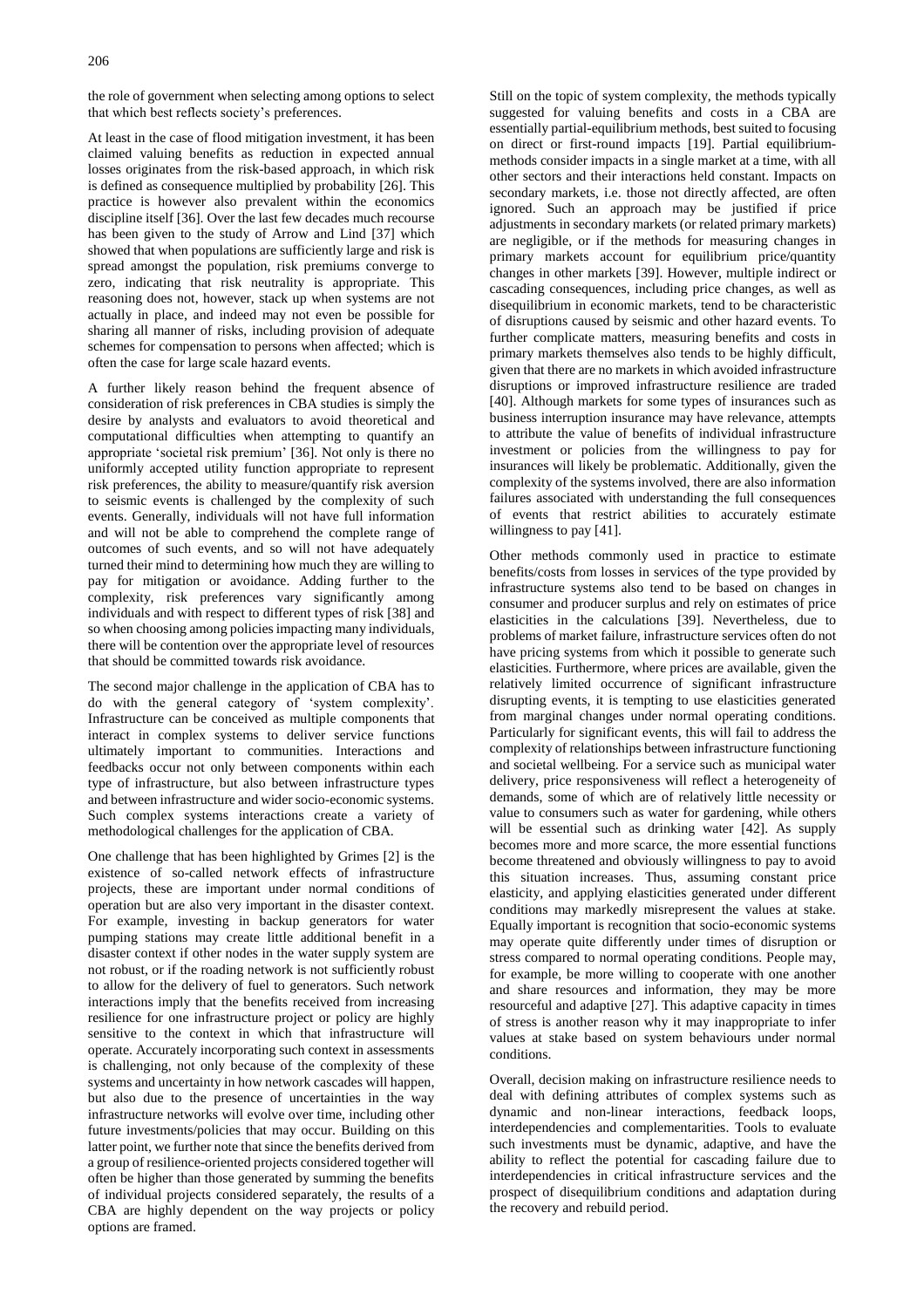### **TOOLS AND TECHNIQUES TO SUPPORT INFRASTRUCTURE DECISION-MAKING**

Infrastructure decision making takes many forms and occurs at a variety of scales, from major capital investments which have resilience enhancement as a clear and specific objective, new rules and policies implemented in district and regional plans, decisions by infrastructure providers on repairs and maintenance, through to individual organisation's financial analysis of how much to invest in insurance versus other options. Resilience considerations are also increasingly relevant in the development of central government 'programme business cases', which tend to involve managing complex change towards a strategic vision through many interrelated projects<sup>3</sup> (see, for example, [43]), as well as in portfolio option analyses where investments in different groups of infrastructure are compared.

Coordinating policies and investments in infrastructure requires tools that complement and extend traditional economic approaches. The selection of appropriate tools is also highly context-specific and will reflect particularly the nature and types of uncertainties that exist.

Figure 1 provides a framework for conceptualising the different types or degrees of uncertainty that may be encountered in planning problems. Beginning with the vertical axis pertaining to 'knowledge of outcomes': at the one extreme, and rarely occurring, end of the uncertainty spectrum are those situations where there is certainty in the outcomes that will occur under different options. At the other end of the spectrum are situations where there exists no knowledge of outcomes or indeed 'ignorance'. Moving closer towards the middle, 'risk' based situations, sometimes also termed 'statistical uncertainty' occur when there is reasonably unproblematic knowledge of the range of outcomes that will occur, and the possibility of each outcome can also be described by a probability distribution. When alternative outcomes can be identified but cannot be assigned a probability, the situation is often referred to as 'uncertainty', although note that as is the case in this paper, the term can also be used more generally to refer to the full range of different types of incomplete knowledge.



*Figure 1: Uncertainty matrix – dark shading indicates deep uncertainty.*

While in many analyses supporting decision-making the consideration of uncertainty occurs only in the sense covered by the vertical axis, it is equally important to recognise that decisions must also be made with varying levels of 'knowledge of objectives'. The horizontal axis in Figure 1

l

therefore depicts another uncertainty spectrum where at one end there is complete certainty in what is sought to be achieved, while at the other end is pure unawareness of the objective sought. Even when significant work has been undertaken in defining stakeholder or community values and associated goals and objectives, a degree of uncertainty may exist around the 'ultimate' objective of policy or investment options because multiple objectives may be expressed (e.g. maximise economic growth, save lives) and options rank differently for objectives, and/or different stakeholders identify different objectives, so it is ambiguous which option performs better. Also possible is that identified objectives are expressed vaguely (e.g. enhance sustainability) so that it is difficult to determine under each option considered the extent to which progress towards objectives is achieved.

Although inspiration for the use of an uncertainty matrix to frame selection of decision-support tools comes from Stirling [44], the matrix in this paper differs from that of the previous author in that the two categories 'knowledge about possibilities' and 'knowledge of probabilities' are collapsed into the single axis 'knowledge of outcomes'. By including 'knowledge of objectives' as the second axis, the current framework accords well with the concept of 'deep uncertainty', which has become recently influential in planning and decision-making discourse [45].

Having defined the uncertainty framework, we can now turn to consideration of different types of decision-support techniques. The various techniques specified in Figure 2 and described in more detail in Table 1 are a mixture of qualitative and quantitative and range in type from formal decisionmaking frameworks, types of modelling approaches (e.g. probabilistic modelling) and approaches that can be used generally across different modelling techniques and decision frameworks (e.g. sensitivity analysis). We do not attempt to provide an exhaustive classification but rather illustrate the range and variation of techniques that may be appropriate, depending on the nature of uncertainties present. Given also that one of the key roles of decision-support techniques is to indeed reduce uncertainty, it is worthwhile distinguishing between uncertainty that exists at the commencement of the decision-making process, with that which occurs at the end. Our placement of decision-support techniques provided in Figure 2 is undertaken based on uncertainty existing at the *commencement* of the process.

It has been suggested that CBA is best suited only to situations of certainty or risk-based uncertainty [44]. Nevertheless, as has been explained above, even when outcome uncertainties are sufficiently understood such that they can be described statistically, CBA suffers methodological challenges in the incorporation of societal risk preferences. This can also be conceived as ambiguity in the ranking of options due to incomplete knowledge of society's objectives regarding risk, including how risk avoidance ranks or is weighted against other social objectives. Although sensitivity analysis is most often thought of as a quantitative modelling technique, whereby uncertain model parameters are varied to test impacts on modelled results (i.e., addressing 'uncertainty' as it is defined in the vertical axis), it can also be a useful technique to extend a cost-benefit approach to address, at least in part, ambiguities relating to risk preferences [46]. For example, in the context of flood risk management, Kind *et al*. [26] suggest that a pragmatic approach to the problem of risk aversion is to take the reduction in expected damages as a starting point, and use a multiplier to address the risk premium, with multipliers also potentially differentiated according to household

<sup>&</sup>lt;sup>3</sup> The purpose and procedure for preparing a Programme Business Case is described on The New Zealand Treasury's website [www.treasury.govt.nz.](http://www.treasury.govt.nz/)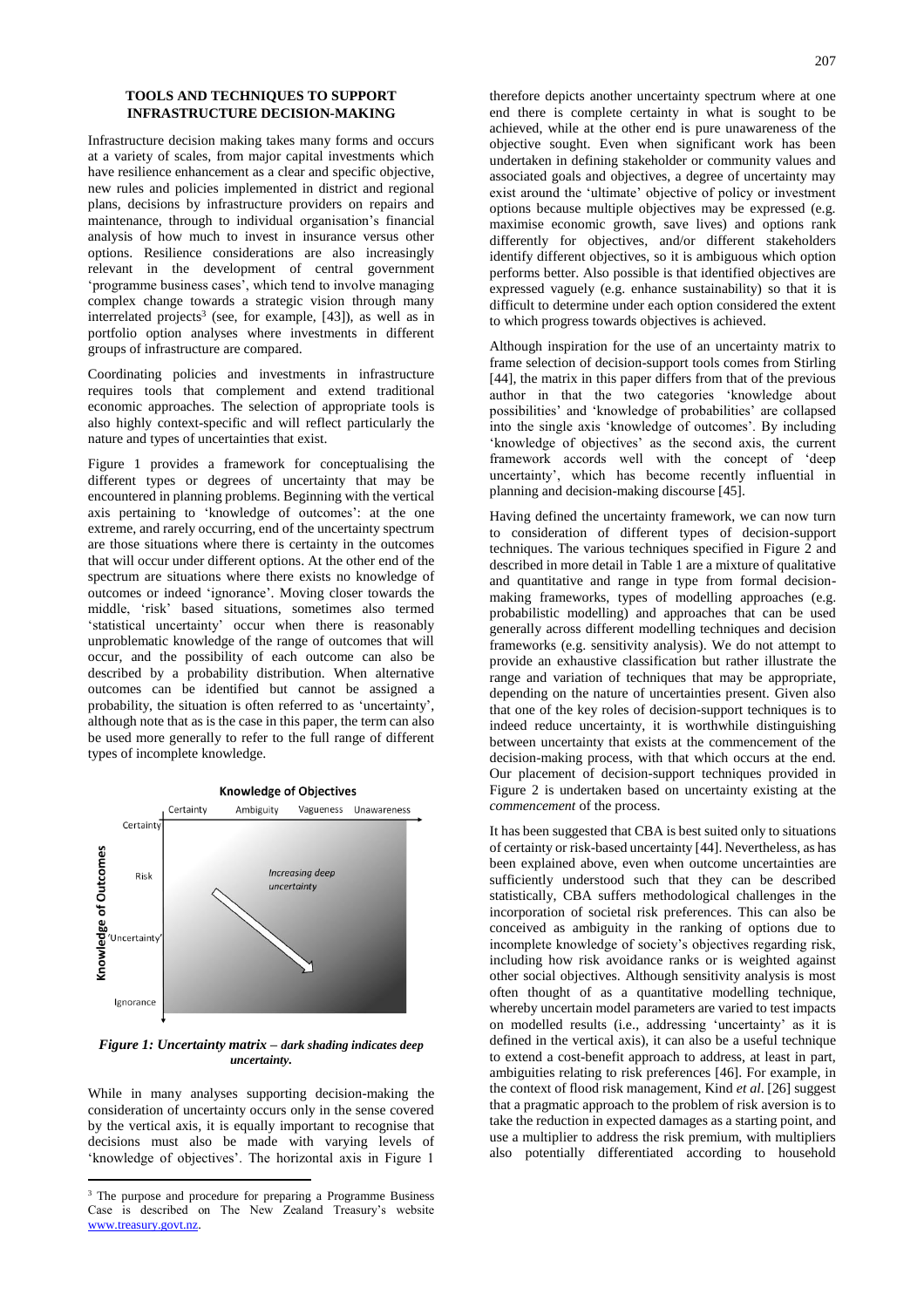

## **Knowledge of Objectives**

*Figure 2: Uncertainty matrix and decision support tools and techniques.*

Monitoring and surveillance

incomes. A sensitivity analysis on such multipliers would also be highly informative to decision makers. We note that it is already common practice to test alternative discount rates in cost-benefit analysis, which similarly reflects the presence of objective-related uncertainty or contention, namely differing opinions on society's obligations towards future generations as well as appropriate risk aversion.<sup>4</sup> Applying a range of discount rates and risk premiums in an evaluation helps to communicate to decision makers the sensitivity of the results to different choices about the appropriate discount rate and/or social risk preference.

Ignorance

Multi-criteria analysis is typically put forward as the major alternative to techniques such as CBA which necessarily rely on monetary valuations. Under multi-criteria analysis, options are evaluated, using potentially a variety of qualitative and quantitative approaches, against a set of criteria which have been established to measure progress towards key objectives. Criteria scores can be combined to give an overall score or ranking of options. Although multi-criteria analysis is openly based around the judgement of the particular decision-making team, it brings a degree of structure and openness to classes of decision that lie beyond the practical reach of monetary valuation [46, 47]. It also lends towards implementation of policies and strategies, such as Treasury's LSF, that cannot easily be reduced or reconfigured to a single objective.

In any review of infrastructure planning it also becomes apparent the strong inter-disciplinary nature of the process. Although option evaluation tools such as CBA and multicriteria analysis may originate within economics and public

 $\overline{a}$ 

policy/decision analysis, much of the information required would be unknown without appropriate input from engineers and, in the case of seismic resilience, also hazard experts. RiskScape is a key New Zealand example of an engineeringand hazard science tool supporting decision making in the natural hazard context. 5 It is created using vulnerability curves (based on damage functions), applied to property and asset exposure. Although the majority of relationships in this tool are already defined in probabilistic terms (i.e. already reduced to risk-type uncertainty), it is also a tool for helping to communicate the types of outcomes that may occur *at scales relevant to infrastructure planners*. For example, the numbers of casualties or values of building damage across a whole city under alternative policy options. Furthermore, with new capabilities to undertake full probabilistic assessments from hazard-through-to impacts, it will also be able to contribute towards pushing such information more towards the 'risk' part of the spectrum.

Models from within the economics discipline itself are also used to help improve knowledge of outcomes. For example, Computable General Equilibrium (CGE) models are used to simulate economic systems consisting of multiple markets interacting, including through competition for resources and commodity supply-demand relationships (see, for example, [48]). Such models can therefore be used to help reduce uncertainties associated with second round or indirect economic effects, which as explained above, would otherwise be difficult to ascertain when utilising partial equilibrium type approaches. Specifically in the New Zealand context, MERIT (*M*odelling the *E*conomic *R*esilience of *I*nfrastructure *T*ool) is

<sup>&</sup>lt;sup>4</sup> In recent years, contention over the use of discount rates has arisen particularly in the context of environmental and sustainability research and decision making. Any benefit or cost that falls outside or around 30 years or one generation will have minimal impact on the results of an analysis applying common discount rates of, say, 6% per annum. It has therefore been claimed that discounting favours myopic policies or projects that exaggerate unsustainable resource use and fail to account for society's obligations towards future generations (cf. [95]). Other commentators have argued that people's time preference is a legitimate concern that needs to be taken into consideration by

decision makers, and that policy issues arising out of considerations of intergenerational equity are best dealt with independently from the discount rate [96]. As many of the decisions made regarding infrastructure will have impacts that are long-term or multigenerational, for example shaping how a city grows and evolves, the debate around appropriate application of discount rates is also relevant to the infrastructure decision making.

<sup>5</sup> RiskScape is developed through a GNS and NIWA strategically funded programme. It draws on the expertise of some 30 specialist team members to provide a supported software system to government, research and private sector users[. https://www.riskscape.org.nz/](https://www.riskscape.org.nz/)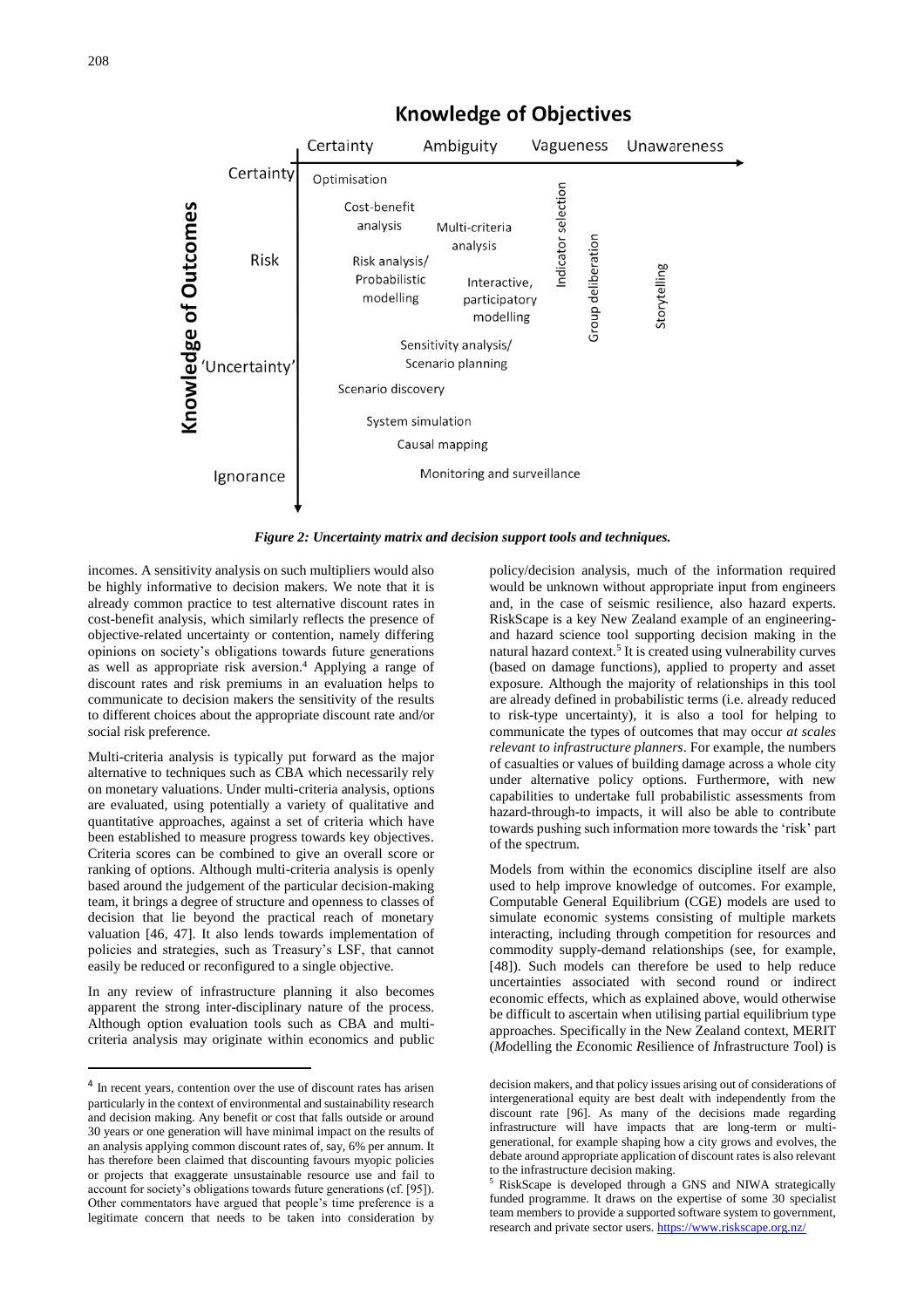| <b>Decision Support</b><br>Technique      | <b>Description</b>                                                                                                                                                                                                                                                                                                                                                                                                                                                    | <b>Background</b><br>references | <b>Examples from</b><br>natural hazards/<br>resilience<br>decision-making |
|-------------------------------------------|-----------------------------------------------------------------------------------------------------------------------------------------------------------------------------------------------------------------------------------------------------------------------------------------------------------------------------------------------------------------------------------------------------------------------------------------------------------------------|---------------------------------|---------------------------------------------------------------------------|
| Causal mapping                            | Eliciting and formalising knowledge of complex systems through<br>creation of a visual diagram depicting how different variables in the<br>system are interrelated.                                                                                                                                                                                                                                                                                                   | [61]                            | $[62]$                                                                    |
| Cost-benefit<br>analysis                  | A method of systematically comparing alternative options. Involves<br>itemisation of individual costs and benefits of each option, and<br>quantification of costs and benefits using a common metric of net<br>present value.                                                                                                                                                                                                                                         | $[39]$ , $[46]$                 | $[63]$ , $[64]$                                                           |
| Group<br>deliberation                     | A communication process in which groups engage in a rigorous<br>analysis of issues and engage in a social process that emphasizes<br>equality and respect.                                                                                                                                                                                                                                                                                                            | [66]                            | $[58]$ , $[67]$                                                           |
| Indicator selection                       | The selection of phenomena to measure or monitor as a proxy for the<br>state of a complex system.                                                                                                                                                                                                                                                                                                                                                                     | [68]                            | $[58]$ , $[69]$                                                           |
| Interactive<br>participatory<br>modelling | Models co-designed and applied through dialogue between<br>researchers and stakeholder participants.                                                                                                                                                                                                                                                                                                                                                                  | $[70]$ , $[71]$                 | [72], [73]                                                                |
| Monitoring and<br>surveillance            | To observe and check progress over a period of time; keep under<br>systematic review.                                                                                                                                                                                                                                                                                                                                                                                 |                                 | $[74]$ , [75]                                                             |
| Multi-criteria<br>analysis                | A method of systematically comparing options by reference to an<br>explicit set of objectives that have been identified, and for which it<br>has been established measurable criteria to assess the extent to which<br>the objectives have been achieved.                                                                                                                                                                                                             | $[46]$ , $[47]$                 | $[76]$ , $[77]$                                                           |
| Optimisation                              | Seeking the optimal (maximum or minimum) solution to an<br>objective while ensuring system constraints are maintained.                                                                                                                                                                                                                                                                                                                                                | $[78]$ , $[79]$                 | [80], [81]                                                                |
| Probabilistic<br>modelling                | A representation of a real-world system that incorporates some<br>aspect of random variation, often by including probability<br>distributions of at least one event or phenomenon within the system.                                                                                                                                                                                                                                                                  | $[82]$ , $[83]$                 | $[84]$ , $[85]$                                                           |
| Risk analysis                             | The process of evaluating the risks that have been identified and<br>developing data that quantifies the scale of risk.                                                                                                                                                                                                                                                                                                                                               | $[82]$                          | $[84]$ , $[86]$                                                           |
| Scenario<br>discovery                     | An analytical or qualitative procedure for identifying a small sub-set<br>of scenarios that are useful from a policy perspective in that they<br>collectively cover-off the characteristics of many possible scenarios<br>and demonstrate the range of variation within possible scenarios.                                                                                                                                                                           | [52], [87]                      | $[88]$                                                                    |
| Scenario planning                         | A process of developing alternative scenarios or "different futures"<br>as a way of identifying and highlighting key uncertainties, bringing<br>attention to expectations of diverse stakeholders, testing policies and<br>strategies, and an opportunity to 'rehearse the future' promoting<br>leaning and adaptation.                                                                                                                                               | [54], [89]                      | $[90]$ , $[91]$                                                           |
| Sensitivity<br>analysis                   | A quantitative method to help understand how sensitive a model<br>result is to changes in individual variables. Sensitivity analysis can<br>be useful to prioritise topics for future research to reduce<br>uncertainty, select inputs to vary when developing scenarios that will<br>cover the widest range of outcomes, or to test the effect of changing<br>assumptions around variables that cannot be scientifically quantified<br>(e.g. values-based variables) | $[46]$                          | $[92]$                                                                    |
| Storytelling                              | The elicitation of personal stories to form narrative accounts of<br>meaning and value.                                                                                                                                                                                                                                                                                                                                                                               | $[93]$                          | $[94]$                                                                    |
| System simulation                         | Creating virtual models of complex systems to aid in the learning<br>process about that system by: focusing thinking about complex<br>matters, providing a platform for sharing and communicating of<br>knowledge, allowing the consequences of assumptions to be<br>explored and enabling emergent system behaviours to be identified.                                                                                                                               | $[71]$                          | $[27]$                                                                    |

## *Table 1: Description and examples of decision support techniques.*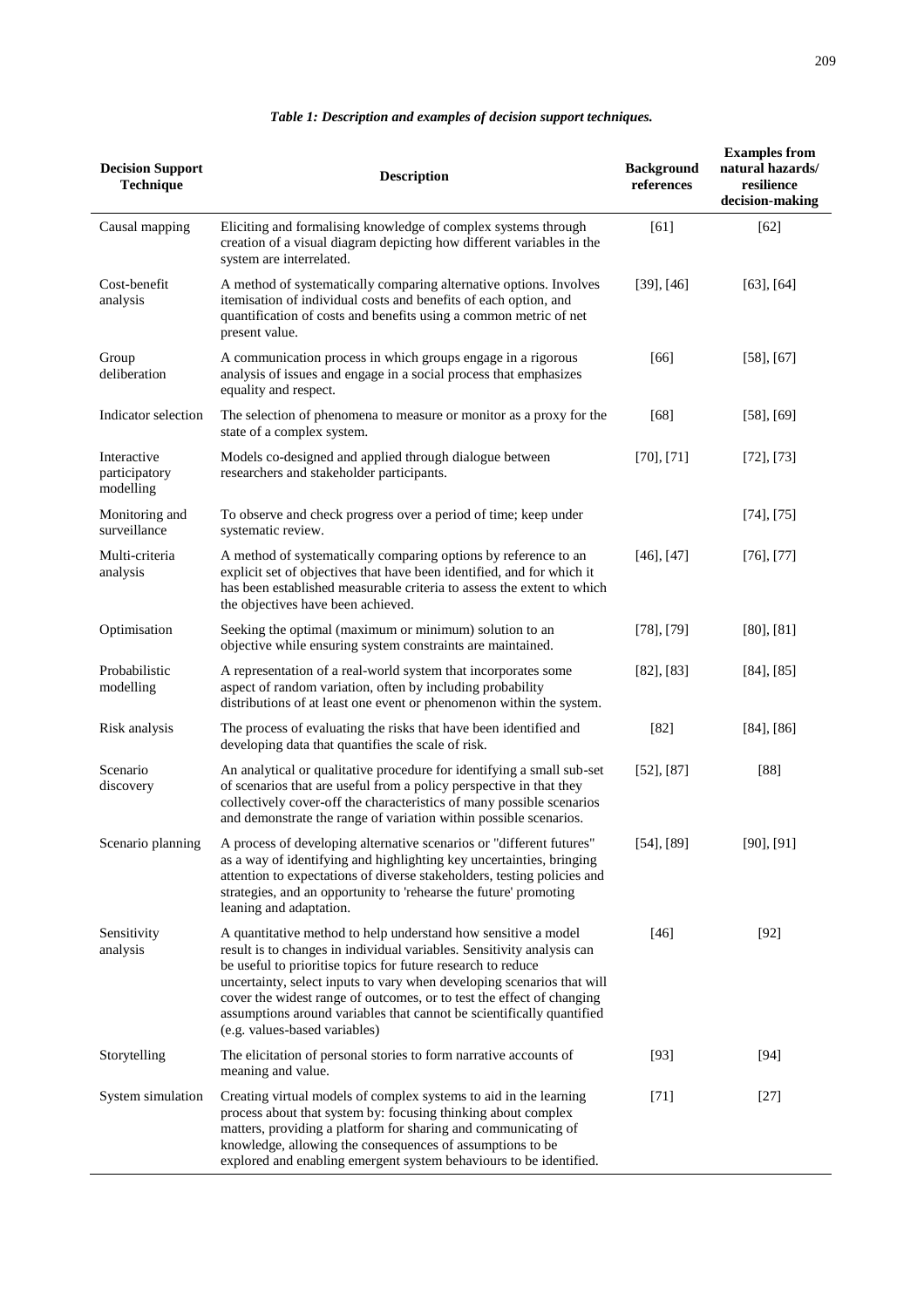bespoke decision-support tool designed to enable researchers and stakeholders to test the economic consequences of mitigations, adaptations and resilience-building responses.<sup>6</sup> As the core economic 'engine' within the system simulation model is designed around a CGE model, it also helps to provide improved knowledge on the indirect or flow-on impacts of disruptions within economic systems. However, unlike many CGE models, MERIT is formulated as a fully dynamic economic model, programmed with finite difference equations. This provides improved capabilities to simulate both short- and long-term consequences, transition pathways and out-of-equilibrium dynamics [49]. Furthermore, MERIT contains modules specifically designed to capture agent's (businesses, households, government) behavioural changes during and following disruption events [50]. In this way MERIT enables improved understanding of likely economic consequences, specifically the ways in which adaptation within the socio-economic setting influences ultimate outcomes. Combined RiskScape and MERIT applications also enable infrastructure providers to test out prioritisation and scheduling of infrastructure to create resilience faster.

Even with tools such as RiskScape and MERIT, the economics of resilience is an emerging topic of enquiry and, given the complexity of relationships between infrastructure planning and societal wellbeing, much uncertainties remain. Uncertainty quantification methods, such as monte carlo analysis, are typically used hand-in-hand with probabilistic models and enable quantification of the uncertainty (i.e. risk) in the outcome of a calculation/model, given the quantified uncertainty in each of the model inputs. As already identified, sensitivity analysis is also a useful technique for helping to reduce outcome-based uncertainty. By showing for a model such as MERIT how sensitive model results are to changes in individual variables or assumptions, it can be useful for prioritising topics for further research. A joint research programme between GNS Science, M.E Research and Resilient Organisations targeted at testing some of these techniques in the context of integrated RiskScape-MERIT modelling<sup>7</sup> . Ultimately, we cannot expect that all uncertainties can be eliminated or even quantified; in most cases decisions must be made with imperfect knowledge.

Stirling [44] provided the thought-provoking observation that expert advice is generally considered most useful to policy when it is presented as a single 'definitive' interpretation which places pressure on experts to simplify their advice. However, failing to fully acknowledge uncertainty, and focusing too narrowly on just risk-based uncertainties is an inadequate response to incomplete knowledge. He explains further that the more we support methods such as those placed towards the middle and outer parts of the Uncertainty Matrix, the more plural and conditional methods for science advice become. It seems Stirling's interpretations align well with the literature on decision making under 'deep uncertainty'. Per Halegatte *et al.* [51], deep uncertainty occurs under the presence of one or more of the following elements: (1) multiple possible future worlds without relative known probabilities, (2) multiple divergent world views, including values used to define criterial of success, and/or (3) decisions which adapt over time and cannot be considered independently.

Whereas traditional decision processes typically seek to first reduce uncertainty by agreeing on assumptions and future conditions, practices for decision-making under deep uncertainty defer on agreement until options have been

 $\overline{a}$ 

analysed under many different assumptions/conditions [45, 52]. While it is recognised that such processes might still draw on traditional decision metrics such as net present value from CBA, alternative assessment criteria from maximising the net present value of expected utility may be tested, such as minimise the worst-case regret [53]. The need to test options under a wide range of futures and assumptions, in a context where parties to the decision will often differ in how they value outcomes, implies that decision-making will often be most successful when built upon participatory processes and close interactions between experts and decision makers [45].

Thinking about multiple possible futures often entails the development of scenarios [54]. Scenario planning has been described as the process of creating a coherent and credible set of stories of the future as a mechanism for testing plans or projects or increasing coherence [55]. As well as a means of dealing with 'uncertainty' in the outcomes sense, scenarios are also recognised as assisting with values or objective-based uncertainty in that they are tangible and provide a common lens or focus for debate, for example fostering debate on the appropriate level of societal investment in mitigation steps [27].

Given that scenario futures cannot be characterised by probability distributions entails also that the performance metrics or decision-making frameworks applied will embody the concept of *robustness,* i.e. seeking options that perform well under a range of future conditions or assumptions [56, 57]. In some literature on decision making under deep uncertainty, a distinction is made between situations where there is only a limited set of plausible futures or scenarios and situations where there are many. Robust Decision Making (RDM) is an example of an exploratory modelling approach that involves stress testing strategies over myriad plausible assumptions and future conditions. Typically, it includes a scenario discovery process whereby a smaller workable set of policy-relevant scenarios are identified that collectively coveroff the characteristics of many possible scenarios and demonstrate the range of variation within possible scenarios [52].

As already explained, this discussion on available tools and techniques is not exhaustive. Nevertheless, one method that we have chosen to highlight as potentially useful in the context of 'deeper' objective-based uncertainty is indicator development. While indicators are ultimately utilised as a means of benchmarking and/or tracking progress towards objectives, the very process of creating indicators can also operationalise what may be initially vague concepts. That is, by providing at least loose boundaries around what is and is not being measured, outcomes sought to be achieved become more tangible and can be debated by stakeholders [58]. Also, on the topic of addressing values or objective based uncertainty, group-based deliberation on information presented in workshops has been shown to help establish shared or groupbased preferences through a transformative process of deliberation, learning and 'moralisation' [59]. The process of storytelling has also been suggested as a technique that can assist in bringing new insights into people's values and preferences [59] that may ultimately help to manifest societal objectives.

Although not strictly a form of decision-making technique, nor a technique targeted towards reducing uncertainty, a final point to note is the important role of building adaptive capacity, essentially the skills and aptitudes that enable

<sup>6</sup> MERIT was initially developed under the Ministry of Business Innovation and Employment (MBIE) funded Economics of Resilient Infrastructure (ERI) programme (2012-2016) by ME Research, GNS Science and Resilient Organisations[. https://www.merit.org.nz/merit/](https://www.merit.org.nz/merit/)

 $7$  Towards robust decision-making in natural hazard risk management: Uncertainty quantification for RiskScape-MERIT modelling. [https://www.naturalhazards.org.nz/NHRP/Funding/Contest-](https://www.naturalhazards.org.nz/NHRP/Funding/Contest-2017/More-information/2017-Final-Reports)[2017/More-information/2017-Final-Reports](https://www.naturalhazards.org.nz/NHRP/Funding/Contest-2017/More-information/2017-Final-Reports)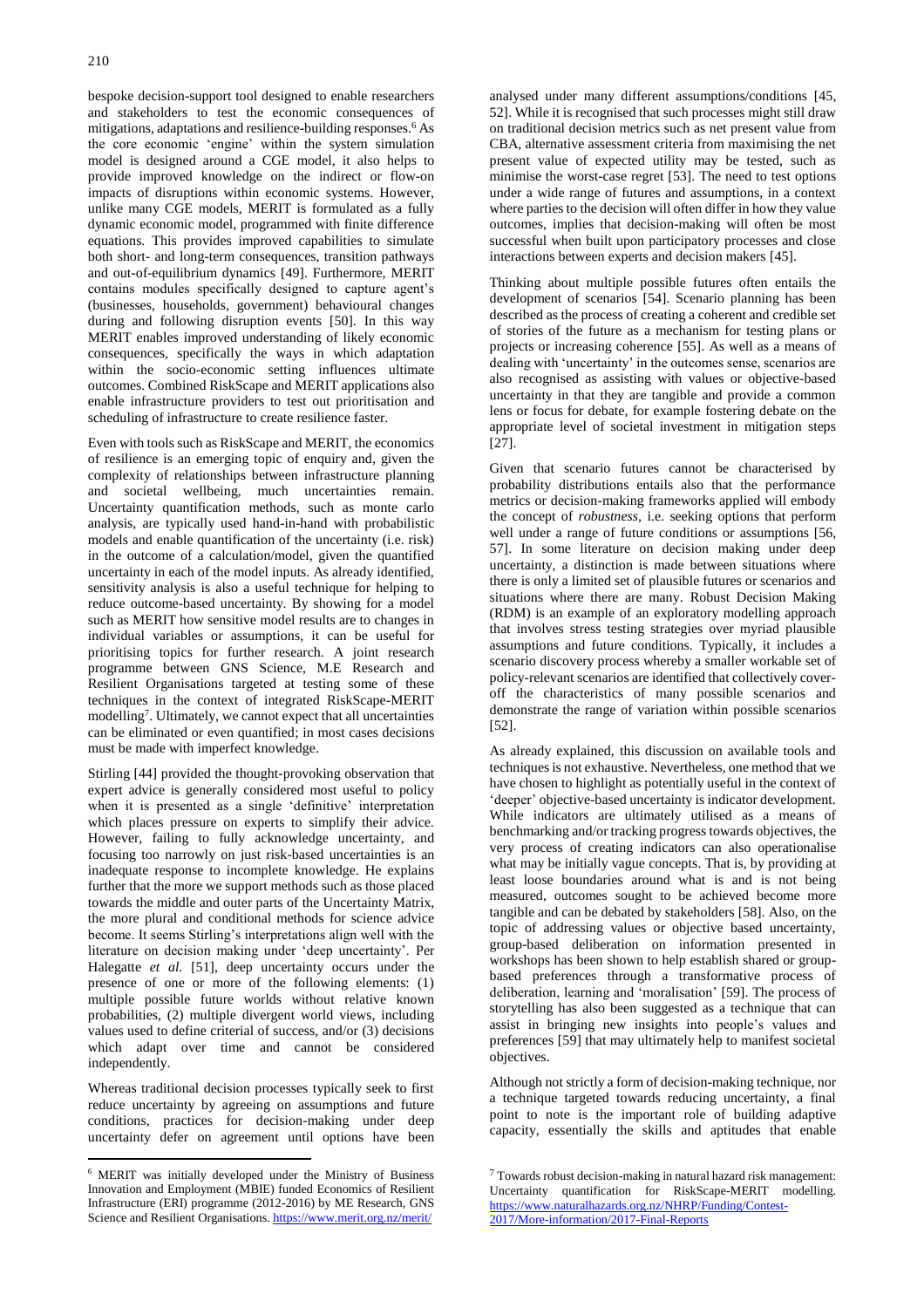effective decision making and change, in achieving resilience. As uncertainty is likely to remain a prevalent feature of society, and not all risks can be foreseen and planned, resilience is also about building the qualities and characteristics that foster adaptive capabilities – i.e. good leadership and culture that fosters innovation and creativity and information flow, strong networks and relationships and a change-ready ethos [60].

#### **CONCLUSION**

Infrastructure planning is characteristically complicated and challenging, due in a large part to the complex 'system of systems' within which infrastructure components and networks operate, and furthermore the complex arrangements through which infrastructure functioning contributes towards, and indeed helps shape, socio-economic systems. In countries such as New Zealand, where there exists relatively significant seismic and other natural hazard risk, the planning situation becomes even more complicated by the need to value and balance the resilience benefits of alternative infrastructure options alongside other societal objectives. In the future the task placed on decision makers is not likely to become any easier, as there are indications that infrastructure interdependencies and interconnectivities will only further increase.

As well as through New Zealand's commitment to the Sendai Framework for Disaster Risk Reduction, that resilience is an important strategic objective in the New Zealand context has been affirmed recently by the release of the National Disaster Resilience Strategy. Both documents call for a systemic and all-of-society approach to resilience. Resilience is also important at a strategic level given its close connectively to wellbeing, a concept that has taken on an even stronger focus in policy and planning. While the term 'resilience' does not feature specifically in legislation, the ambit and language of key Acts generally supports a resilience focus.

Moving from strategies to decision making in practice, the way in which resilience is achieved and balanced alongside other societal objectives becomes more open to question. Scientists, engineers, economists and other technical experts supporting infrastructure planners will often find themselves in the position of being expected to provide information that supports single and definitive conclusions. However, in many contexts this will be an unfair and misguided expectation. Certainly, there are a range of tools and techniques that can be employed by experts to evaluate and communicate the consequences of alternative infrastructure planning options including resilience implications, and such tools continue to be developed and improved. Nevertheless, given the complexity of the systems involved and the long time-horizons over which infrastructure planning influences, decisions will often need to be made in situations where important uncertainties remain present. For example, in the case of infrastructure planning it has been shown that values-based uncertainties around the appropriate level of investment in resilience or the 'social risk premium' tend to be particularly important. If such uncertainties are fully acknowledged and recognised, alternative viewpoints or dissenting interpretations will be apparent, thereby promoting more robust and democratically accountable decision processes.

We have presented an uncertainty matrix as a means to frame the selection of decision-support tools. The aim has not been to dismiss CBA as a valid tool to support infrastructure planning, but rather to succinctly describe the key challenges of the approach in addressing some types of uncertainties and highlight the range of alternative tools and techniques that may be useful. In some infrastructure planning contexts CBA may logically remain the preferred choice of tool, provided effort is always directed towards ensuring best practice in its use. In some cases, this may entail using supporting tools to investigate cascading or indirect effects of disruptions, where these are likely to be important aspects of the problem under consideration. Depending on the situation, other best practice techniques might involve inclusion of sensitivity analysis around key assumptions and/or investigating outcomes under a set of carefully constructed future scenarios that help illustrate the range of values and outcomes at stake. Yet in other situations, the nature of uncertainties will be such that it is better to start with entirely different qualitative or quantitative tools with the aim of best supporting decision makers.

#### **ACKNOWLEDGEMENTS**

This work was funded through the Resilience to Nature's Challenges National Science Challenge (RNC-NSC).

### **REFERENCES**

- 1 Department of Homeland Security (DHS) (2003). *"The National Strategy for the Physical Protection of Critical Infrastructures and Key Assets"*. Department of Homeland Security, Washington DC, 97 pp.
- 2 Grimes A (2010). "*The Economics of Infrastructure Investment: Beyond Simple Cost Benefit Analysis*". Motu Working Paper 10-03, Motu Economic and Public Policy Research, Wellington, 60 pp. <http://dx.doi.org/10.2139/ssrn.1656126>
- 3 Pant R, Barker K and Zobel CW (2014). "Static and dynamic metrics of economic resilience for interdependent infrastructure and industry sectors". *Reliability Engineering & System Safety*, **125**: 92-102. <https://doi.org/10.1016/j.ress.2013.09.007>
- 4 UNISDR (2009). "*2009 UNISDR Terminology on Disaster Risk Reduction"*. Geneva, Switzerland, 30 pp.
- 5 Rose A (2019). "*Measuring Economic Resilience: Recent Advances and Future Priorities*" Page 171-190 in *The Future of Risk Management*. Editors: Kunreuther H, Meyer RJ and Michel-Kerjan EO, ISBN: 9780812251326, University of Pennsylvania Press, Philadelphia.
- 6 Béné C (2013). "Towards a quantifiable measure of resilience". *IDS Working Papers*, 2013(434), Institute of Development Studies, 1-27. <https://doi.org/10.1111/j.2040-0209.2013.00434.x>
- 7 Folke C (2006). "Resilience: The emergence of a perspective for ecological systems analyses". *Global Environmental Change*, **16**(3): 253-267. <https://doi.org/10.1016/j.gloenvcha.2006.04.002>
- 8 Hatton T, Brown C, Kipp R, Seville E, Brouggy P and Loveday M (2018). "Developing a model and instrument to measure the resilience of critical infrastructure sector organisations". *International Journal of Critical Infrastructures*, **14**(1): 59-79. <https://doi.org/10.1504/IJCIS.2018.10011739>
- 9 Aurecon (2018). "*Wellington Lifelines Project: Protecting Wellington's economy through accelerated infrastructure investment programme business case. Stage 1 – Demonstration of benefits*". Aurecon, Wellington, 51 pp.
- 10 Tanner T, Surminski S, Wilkinson E, Reid R, Rentschler J and Rajput S (2015). "*The Triple Dividend of Resilience: Realising development goals through the multiple benefits of disaster risk management"*. Overseas Development Institute, London. 34 pp.
- 11 Seville E (2018). "Building resilience: how to have a positive impact at the organizational and individual employee level". *Development and Learning in Organizations: An International Journal*, **32**(3): 15-18. <https://doi.org/10.1108/DLO-09-2017-0076>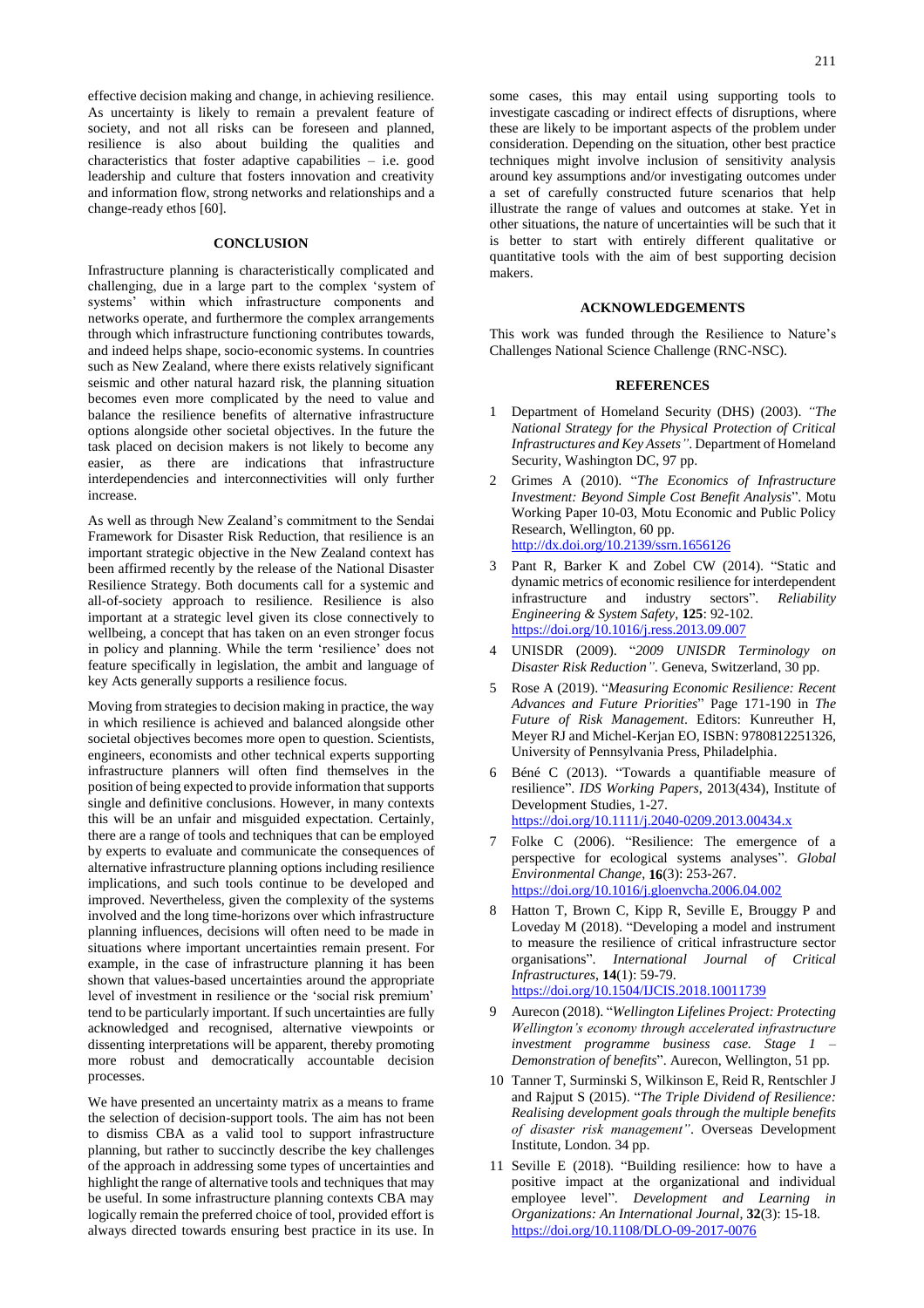- 12 Stevenson JR, Brown C, Seville E and Vargo J (2017). "Business Recovery: an assessment framework". *Disasters*, **42**(3): 519-540. <https://doi.org/10.1111/disa.12261>
- 13 McDonald G, Smith N and Murray C (2015). "*Economic impact of seismic events: Modelling*" in *Encyclopedia of Earthquake Engineering*. Editors: Beer M, Patelli E, Kougioumtzoglou I and Au I, Springer Publishing, Berlin, Heidelberg.

[https://doi.org/10.1007/978-3-642-36197-5\\_355-1](https://doi.org/10.1007/978-3-642-36197-5_355-1)

- 14 Smith N, Brown C, McDonald G, Ayers M, Kipp R and Saunders W (2017). "Challenges and opportunities for economic evaluation of disaster risk decisions". *Economics of Disasters and Climate Change*, **1**: 111-120. <https://doi.org/10.1007/s41885-017-0007-0>
- 15 Frieling M and Warren M (2018). "*Resilience and Future Wellbeing: The start of a conversation on improving the risk management and resilience of the Living Standards Capitals*". New Zealand Treasury Discussion Paper 18/05, New Zealand Treasury, Wellington, 47 pp.
- 16 The Treasury (2018a). "*Our People Our Country Our Future. Living Standards Framework: Background and Future Work*". ISBN 978-1-98-855688-8, The Treasury, Wellington, 57 pp.
- 17 The Treasury, (2018b). "*Statement of Intent 2017-2021*". ISBN 978-1-98-853458-9 (Online), The Treasury, Wellington, 20 pp.
- 18 The Treasury (2005). "*Cost Benefit Analysis Primer*". The Treasury, Wellington, 52 pp.
- 19 The Treasury (2015a). "*Guide to Social Cost Benefit Analysis*". ISBN 978-0-478-43698-3, The Treasury, Wellington, 78 pp.
- 20 The Treasury (2015b). "*Better Business Cases. Guide to developing the detailed business case*". ISBN 978-0- 908337-09-5 (Online), The Treasury, Wellington, 21 pp.
- 21 MBIE (2012). "*Earthquake-Prone Building Policy Review*". Ministry for Business, Innovation and Employment, Wellington, 22 pp.
- 22 NZTA, (2013). "*Economic Evaluation Manual*". ISBN 978-0-478-40782-2 (online), New Zealand Transport Agency, Wellington, 510 pp.
- 23 Ministry for the Environment. (2017). "*A guide to section 32 of the Resource Management Act: Incorporating changes as a result of the Resource Management Amendment Act 2017*". ISBN 978-0-908339-87-7, ME 1304, Ministry for the Environment, Wellington, 102 pp.
- 24 Dobes L, Leung J and Argyrous G (2016). "*Social costbenefit analysis in Australia and New Zealand*". ANZSOG Series, ANU Press, Canberra, 232 pp. <http://dx.doi.org/10.22459/SCBAANZ.04.2016>
- 25 Smith W (2003). "Criteria for strengthening buildings: cost-benefit analysis is misleading". *Bulletin of the NZ Society for Earthquake Engineering*, **36**(4): 260-262. <https://doi.org/10.5459/bnzsee.36.4.260-262>
- 26 Kind J, Botzen WJW and Aerts JCJH (2017). "Accounting for risk aversion, income distribution and social welfare in cost-benefit analysis for flood risk management". *Wiley Interdisciplinary Reviews Climate Change*, **8**(2): e446. <https://doi.org/10.1002/wcc.446>
- 27 Smith N, Brown C, Vergara M-J and McDonald G (2019). "*Economics of Fuel Supply Disruptions and Mitigations*". ISBN 978-1-98-857097-6 (online), Market Economics, Auckland, 100 pp.
- 28 Trout E and Blakeley R (2019). "*Government Inquiry into the Auckland Fuel Supply Disruption. Final Report*". Department of Internal Affairs, Wellington, 136 pp.
- 29 Atkinson G and Mourato S (2008). "Environmental cost‐ benefit analysis". *Annual Review of Environment and Resources*, **33**: 317–344. [https://doi.org/10.1146/annurev.environ.33.020107.1129](https://doi.org/10.1146/annurev.environ.33.020107.112927) [27](https://doi.org/10.1146/annurev.environ.33.020107.112927)
- 30 McClelland GH, Schulze W and Coursey D (1993). "Insurance for low-probability hazards: A bimodal response to unlikely events". *Journal of Risk and Uncertainty*, **7**(1): 95-116. <https://doi.org/10.1007/BF01065317>
- 31 Ganderton PT, Brookshire DS, McKee M, Stewart S and Thurston H (2000). "Buying insurance for disaster-type risks: Experimental evidence". *Journal of Risk and Uncertainty*, **20**(3): 271-289. <https://doi.org/10.1023/A:1007871514658>
- 32 Botzen WJW and van den Bergh JCJM (2012). "Risk attitudes to low-probability climate change risks: WTP for flood insurance". *Journal of Economic Behaviour & Organization*, **82**(1): 151-166. <https://doi.org/10.1016/j.jebo.2012.01.005>
- 33 Rabin M (2000). "Risk aversion and expected-utility theory: A calibration theorem". *Econometrica*, **68**(5): 1281-1292. <https://doi.org/10.1111/1468-0262.00158>
- 34 Kunreuther H (1996). "Mitigating disaster losses through insurance". *Journal of Risk and Uncertainty*, **12**(2-3): 171- 187. <https://doi.org/10.1007/BF00055792>
- 35 Petrolia DR, Landry CE and Coble KH (2013). "Risk preferences, risk perceptions, and flood insurance". *Land Economics*, **89**(2): 227-245. <http://dx.doi.org/10.2139/ssrn.1843326>
- 36 Kaufman N (2014). "Why is risk aversion unaccounted for in environmental policy evaluations?". *Climatic Change*, **125**(2): 127-135. <https://doi.org/10.1007/s10584-014-1146-8>
- 37 Arrow K and Lind RC (1970). "Uncertainty and the evaluation of public investment decisions". *American Economic Review*, **60**(3): 364-378.
- 38 Halek M and Eisenhauer J (2001). "Demography of risk aversion". *Journal of Risk and Insurance*, **68**(1): 1-24. <https://doi.org/10.2307/2678130>
- 39 Boardman A, Greenberg D, Vining A and Weimer D (2014). "*Cost Benefit Analysis concepts and practice*". Fourth edition. ISBN 9781108235594. Pearson Education Limited, London, 560 pp. <https://doi.org/10.1017/9781108235594>
- 40 De Nooij M, Koopmans C and Bijvoet C (2007). "The value of supply security: The costs of power interruptions: Economic input for damage reduction and investment in networks". *Energy Economics*, **29**(2): 277-295. <https://doi.org/10.1016/j.eneco.2006.05.022>
- 41 Botzen WJW, Kunreuther H and Michel-Kerjan E (2015). "Divergence between individual perceptions and objective indicators of tail risks: Evidence from floodplain residents in New York City". *Judgment and Decision Making*, **10**(4): 365-385.
- 42 Gibbons DC (1986). "*The Economic Value of Water*". ISBN 978-0915707232, Resources for the Future Inc., Washington D. C., 101 pp.
- 43 Wellington Lifelines (2019). "*Wellington Lifelines Project: Protecting Wellington's Economy through Accelerated Infrastructure Investment Programme Business Case*". Revision 3, Wellington Lifelines, Wellington, 51 pp.
- 44 Stirling A (2010). "Keep it complex". *Nature*, **468**(7327): 1029-1031. <https://doi.org/10.1038/4681029a>
- 45 Kalra N, Hallegatte S, Lempert R, Brown C, Fozzard A, Gill S and Shah A (2014). "*Agreeing on Robust Decisions*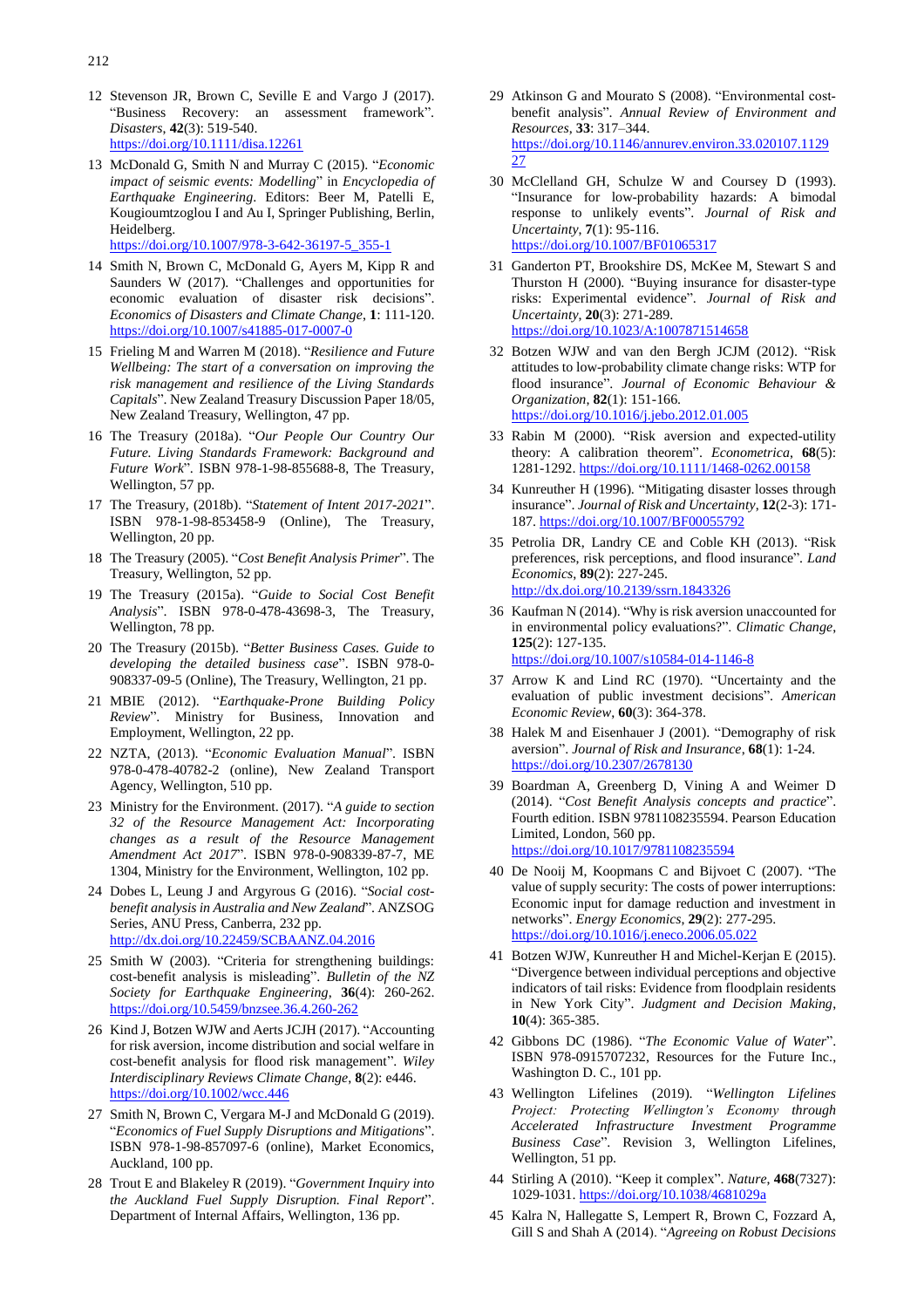*New Processes for Decision Making Under Deep Uncertainty*". World Bank Policy Research Working Paper No. 6906, The World Bank, Washington D.C., 37 pp. <https://doi.org/10.1596/1813-9450-6906>

- 46 Brown C, Smith N, Saunders W and Harvey E (2017). "*Disaster risk management evaluation (DAMAGE): A framework for assessing and comparing disaster risk intervention options*". Resilient Organisations, Christchurch, 51 pp.
- 47 Communities and Local Government (2009). "*Multi-Criteria Analysis: A Manual*". Department for Communities and Local Government, London, 165 pp.
- 48 McDonald G, Cronin SJ, Kim J-H, Smith N, Murray CF and Proctor JN (2017). "Computable general equilibrium modelling of economic impacts from volcanic events scenarios at regional and national scale, Mt. Taranaki, New Zealand". *Bulletin of Volcanology*, **79**(12): 1-18. <https://doi.org/10.1007/s00445-017-1171-3>
- 49 Smith N, McDonald G and Harvey E (2016). "*Dynamic Economic Model: A technical report prepared under the Economics of Resilient Infrastructure Programme*". Research Report 2017/02, GNS Science, Wellington, 101 pp.
- 50 Brown C, Seville E, Hatton T, Stevenson J, Smith N and Vargo J (2019). "Accounting for business adaptations in economic disruption models". *Journal of Infrastructure Systems*, **25**(1): 67 pp.
- 51 Hallegatte S, Shah A, Brown C, Lempert R and Gill S (2012). "*Investment Decision Making under Deep Uncertainty - Application to Climate Change*". World Bank Policy Research Working Paper No. 6193, The World Bank, Washington D.C., 41 pp. <https://doi.org/10.1596/1813-9450-6193>
- 52 Lempert RJ (2019). "*Robust Decision Making (RDM)*" in *Decision Making under Deep Uncertainty: from Theory to Practice*. Editors: Marchau VAWJ, Walker WE, Bloemen PJTM and Popper SW, ISBN: 9783030052522, Springer, Cham, 23-51.
- 53 Van der Pol TD, Gabbert S, Weikard H-P, van Ierland EC and Hendrix EMT (2017). "A minimax regret analysis of flood risk management strategies under climate change uncertainty and emerging information". *Environmental and Resource Economics*, **68**: 1087-1109. <https://doi.org/10.1007/s10640-016-0062-y>
- 54 Maier HR, Guillaume JHA, van Delden H and Riddell G (2016). "An uncertain future, deep uncertainty, scenarios, robustness and adaptation: How do they fit together?". *Environmental Modelling and Software*, **81**: 154-164. <https://doi.org/10.1016/j.envsoft.2016.03.014>
- 55 Ringland G (2006). "*Scenario Planning: Managing for the Future*". 2 nd edition, ISBN 978-0471977902, Wiley, New York, 482 pp.
- 56 Maier H R, Kapelan Z, Kasprzyk J, Kollat J, Matott LS, Cunha MC, Dandy GC, Gibbs MS, Keedwell E, Marchi A, Ostfeld A, Savic DA, Solo-Matine DP, Vrugt JA, Zecchin AC, Minsker BS, Barbour EJ, Kuczera GL, Pasha F, Castelletti A, Giuliani M and Reed PM (2014). "Evolutionary algorithms and other metaheuristics in water resources: current status, research challenges and future directions". *Environmental Modelling and Software*, **62**: 271-299.

<https://doi.org/10.1016/j.envsoft.2014.09.013>

- 57 Marchau VAWJ, Walker WE, Bloemen PJTM and Popper SW (2019). "*Decision Making under Deep Uncertainty*". ISBN 978-3-030-05252-2, Springer, Cham, 405 pp.
- 58 Ivory VC and Stevenson JR (2019). "From contesting to conversing about resilience: kickstarting measurement in

complex research environments". *Natural Hazards*, **97**: 935-947. <https://doi.org/10.1007/s11069-019-03667-4>

- 59 Kenter JO, Bryce R, Christie M, Cooper N, Hockley N, Irvine KN, Fazey I, O'Brien L, Orchard-Webb J, Ravenscroft N, Raymond CM, Reed MS, Tett P and Watson V (2016). "Shared values and deliberative valuation: Future directions". *Ecosystem Services*, **21**(B): 358-371. <https://doi.org/10.1016/j.ecoser.2016.10.006>
- 60 Seville E (2017). "*Resilient Organizations: How to survive, thrive and create opportunities through crisis and change*". ISBN 978-0749478551, Kogan Page, London, 200 pp.
- 61 Sterman JD (2000). "*Business Dynamics: Systems Thinking and Modeling for a Complex World*". ISBN 978- 0072389159, McGraw Hill, Boston, 982 pp.
- 62 Powell JH, Mustafee N, Chen AS and Hammond C (2016). "System-focused risk identification and assessment for disaster preparedness: Dynamic threat analysis". *European Journal of Operational Research*, **254**(2): 550- 564. <https://doi.org/10.1016/j.ejor.2016.04.037>
- 63 Jenkins M (2012). "*Indicative CBA Model for Earthquake Prone Building Review: Summary of Methodology and Results*". Martin Jenkins, Wellington, 45 pp.
- 64 NZIER (2012). "*New Zealand Oil Security Assessment Update*". NZIER Report to Ministry of Economic Development, NZIER, Wellington, 60 pp.
- 65 Burkhalter S, Gastil J and Kelshaw T (2006). "A conceptual definition and theoretical model of public deliberation in small face-to-face groups". *Communication Theory*, **12**(4): 398-422. <https://doi.org/10.1111/j.1468-2885.2002.tb00276.x>
- 66 Gastil J (2008). "*Political Communication and Deliberation*". ISBN 978-1412916288, Sage Publications, Thousand Oaks, 345 pp.
- 67 Wein AM, Journeay M and Bernknoph RL (2007). "Scenario-based risk analysis within an analyticdeliberative framework for regional risk reduction planning". *MODSIM 2007 Proceedings*, Christchurch, December 2007.
- 68 Meadows D (1998). "*Indicators for Information Systems for Sustainable Development*". The Sustainability Institute, Vermont, 78 pp.
- 69 Stevenson J, Kay E, Bowie C and Ivory V (2019). "*The Resilience Indicators Bank and the New Zealand Resilience Index*". Resilient Organisations, Christchurch, 32 pp.
- 70 van den Belt M (2004). "*Mediated Modeling: A System Dynamics Approach to Environmental Consensus Building*". ISBN 9781559639613, Island Press, Washington D.C., 296 pp.
- 71 Van Bruggen A, Nikolic I and Kwakkel J (2019). "Modeling with stakeholders for transformative change". *Sustainability*, **11**(3): 825. <https://doi.org/10.3390/su11030825>
- 72 Miles SB (2018). "Participatory disaster recovery simulation modeling for community resilience". *International Journal of Disaster Risk Science*, **9**: 519- 529. <https://doi.org/10.1007/s13753-018-0202-9>
- 73 Haase D (2013). "Participatory modelling of vulnerability and adaptive capacity in flood risk management". *Natural Hazards*, **67**(1): 77-97. <https://doi.org/10.1007/s11069-010-9704-5>
- 74 Barker DHN, van Avendonk H and Fujie G (2019). "*Seismogenesis at Hikurangi Integrated Research Experiment (SHIRE) Report of RV Tangaroa cruise TAN1710, 23 Oct-20 Nov 2017*". GNS Science Report